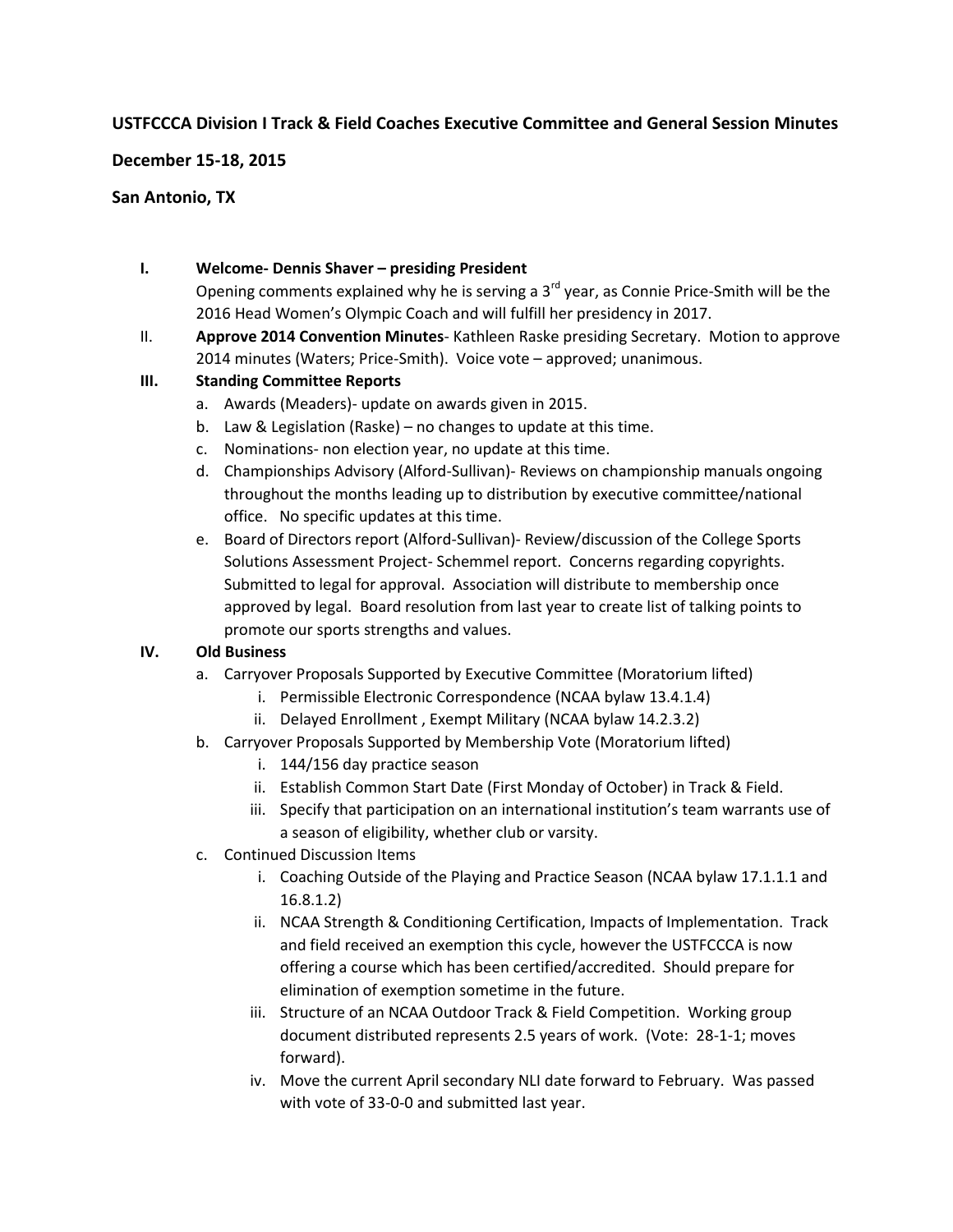- v. Creation of a meet schedule database by association.
- d. Carryover Proposals Tabled
	- i. Permit travel expenses of recruit's parents and guardians. (Vote 4-23-0; defeated).
	- ii. Amend bylaw 15.5.3.1 to give access to scholarships already allocated for institutions who sponsor both Track & Field and Cross Country. (Vote 20-7-1; moves forward).
	- iii. Establish distinct seasons for Cross Country, Indoor, and Outdoor Track & Field to eliminate overlapping. Dennis created a working group to explore chaired by Chris Baptiste. A report was submitted for review and discussion. (Vote 0-30-0; defeated).
	- iv. Reduce number of participants at Outdoor Championships preliminary round to 32 per event in individual events. (Vote 1-33-0; defeated).
	- v. Assign practice times at NCAA Track & Field Championships. (Vote 33-0-0; moves forward).

# **V. New Business**

- a. Proposals Submitted for Consideration
	- i. Recruiting Calendar Change in quiet period (Garner). (Vote: 0-26-4; defeated).
	- ii. Replace 1500m with the Mile in Outdoor Track & Field (Houle). (Vote: 27-1-2; moves forward).
	- iii. Recruiting Calendar Change (Santos). Motion to table and create a working group (Waters to chair) to review recruiting calendar. (Vote: 30-0-0; tabled)
	- iv. Eliminate Preseason Rankings (Santos). (Vote: 0-30-0); defeated).
	- v. Reduce the number of All-American Awards (Lane&Anderson). Amended to eliminate 2<sup>nd</sup> team and honorable mention, so just top 8 receives award. (Vote 18-6-3; moves forward).
	- vi. Establish Continuity for Team Uniforms in Competition Days (Picucci). (Vote 30- 0-0; moves forward).
- VI. **NCAA Sport Committee Report** Jeff Mylinski; Angie Lansing gave report from ESPN's increased coverage for NCAA Outdoor Track and Field Championships. They saw large growth of 222%. Every field event was covered for the first time. Issues/questions submitted for their review include a request for preliminary round coverage; host university live streaming and that being a part of bid process; more prudent review for who receives credential/access. The NCAA will now be hosting new social media for our sports on facebook and twitter.
- VII. **Rules Committee Report** John McNichols reported that they are still working on rule book clean up. Bob Podkaminer announced his retirement after 30 years of service. Mark Kostek will be the new rules editor.
- VIII. **NCAA Championships/Track Town USA Report** Jody Smith presented new aspects of Hayward field and changes that will be implemented for both the Outdoor NCAA and the Olympic Trials.
- IX. **Accusplit Relay Award Presented by Accusplit and Steve Simmons**.
- X. **USOC Announcement** New requirement for all coaches who wish to get credentialed at the U.S. Olympic Trials must be a registered coach with USATF as well as take and pass the